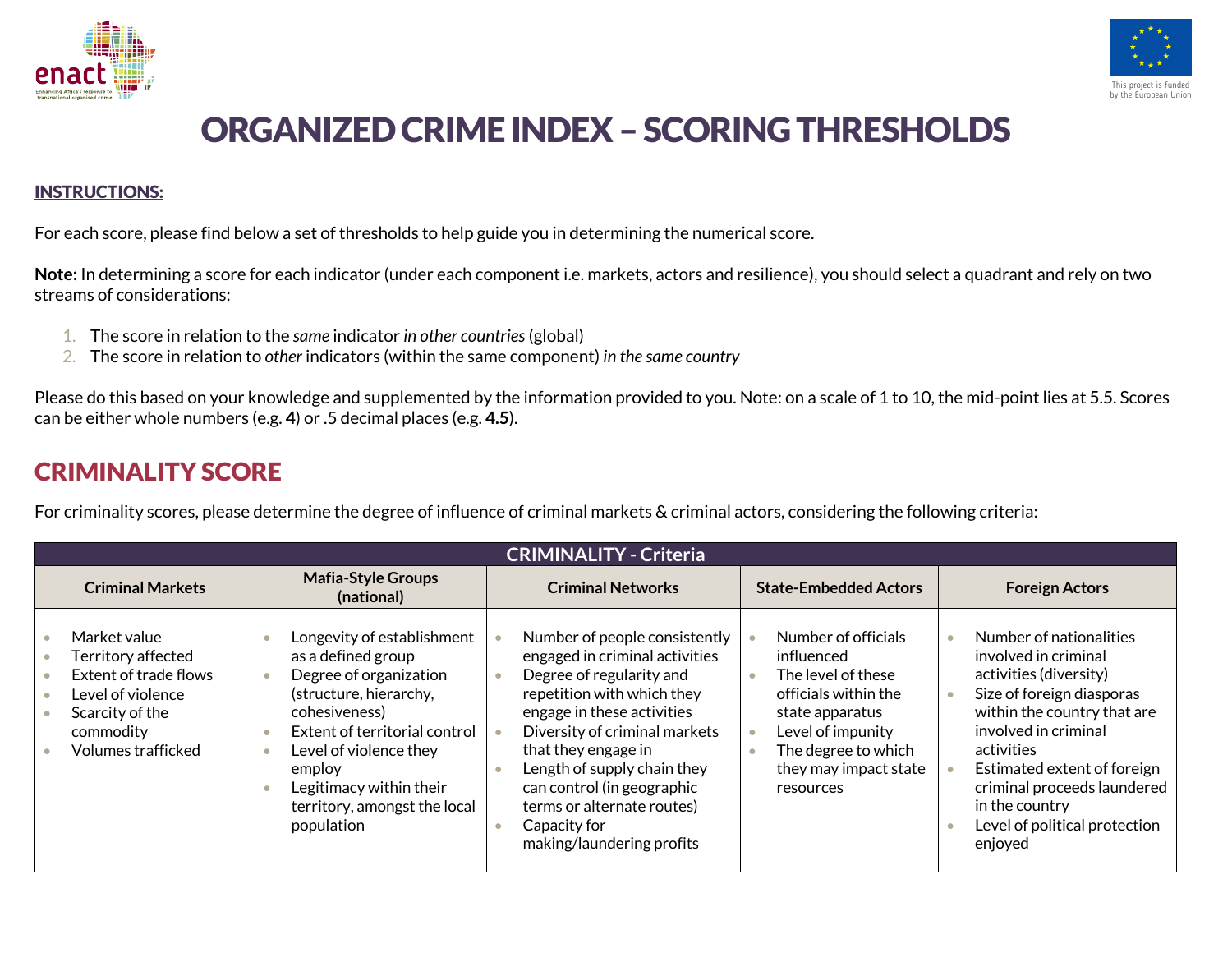



| <b>CRIMINAL MARKETS - Thresholds</b> |                            |                                                                                                                                                                                                                              |  |  |  |
|--------------------------------------|----------------------------|------------------------------------------------------------------------------------------------------------------------------------------------------------------------------------------------------------------------------|--|--|--|
| $\mathbf{1}$                         | Non-                       | The illicit market does not exist.                                                                                                                                                                                           |  |  |  |
| $\overline{2}$                       | existent<br>to little      | The illicit market exists but has minimal influence on society and accrues minimal value.                                                                                                                                    |  |  |  |
| 3                                    | influence                  | The illicit market has limited but manageable influence on society and accrues limited value.                                                                                                                                |  |  |  |
| $\overline{4}$                       | Moderate<br>influence      | The illicit market has influence on some parts of society and accrues some value.                                                                                                                                            |  |  |  |
| 5                                    |                            | The illicit market has influence on some parts of society and the influence is spreading; it accrues some value and it is<br>increasing.                                                                                     |  |  |  |
| $\boldsymbol{6}$                     | Significant<br>influence   | The illicit market has a negative influence on large parts of society and accrues high value                                                                                                                                 |  |  |  |
| $\overline{7}$                       |                            | The illicit market has a negative influence on large parts of society and the influence is spreading; it accrues high value and it<br>is increasing.                                                                         |  |  |  |
| 8                                    | <b>Severe</b><br>influence | The illicit market has a negative influence on nearly all parts of society; it is highly profitable, and the market accrues<br>significant value.                                                                            |  |  |  |
| 9                                    |                            | The illicit market has a negative influence on nearly all parts of society and the influence is spreading; it is highly profitable,<br>accrues significant value and represents a large proportion of the country's economy. |  |  |  |
| 10                                   |                            | The illicit market has an extremely negative influence on all parts of society; it is the most profitable income source within<br>the country and dominates the country's economy.                                           |  |  |  |

**Note: these scoring thresholds assume the level of pervasiveness and the value of the criminal market are highly correlated. In the event that market pervasiveness and market value are not highly correlated (e.g. the market has an extensive reach in society but the value it generates is minimal compared to other criminal markets), reviewers are asked to determine a score based on their expert judgement and to provide a justification.**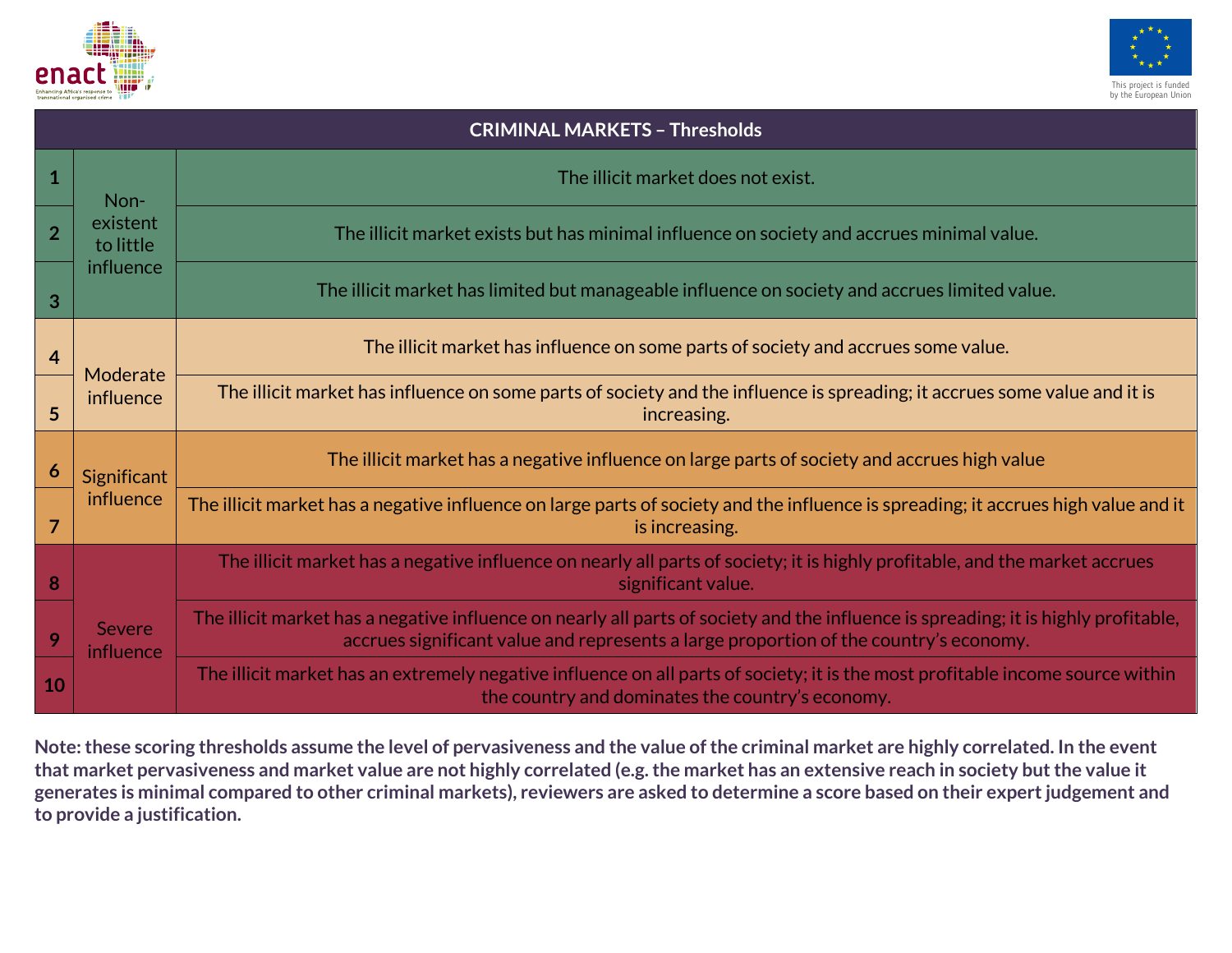



| <b>CRIMINAL ACTORS - Thresholds</b> |                                    |                                                                                                                                            |  |  |  |
|-------------------------------------|------------------------------------|--------------------------------------------------------------------------------------------------------------------------------------------|--|--|--|
| 1                                   | Non-                               | The criminal actor type does not exist.                                                                                                    |  |  |  |
| $\overline{2}$                      | existent<br>to little<br>influence | The criminal actor type exists but has minimal influence on society and/or state structures.                                               |  |  |  |
| 3                                   |                                    | The criminal actor type has limited but manageable influence on society and/or state structures.                                           |  |  |  |
| 4                                   | Moderate<br>influence              | The criminal actor type has influence on some parts of society and/or state structures.                                                    |  |  |  |
| 5                                   |                                    | The criminal actor type has influence on some parts of society and/or state structures and the influence is spreading.                     |  |  |  |
| 6                                   | Significant<br>influence           | The criminal actor type has a negative influence on large parts of society and/or state structures.                                        |  |  |  |
| 7                                   |                                    | The criminal actor type has a negative influence on large parts of society and/or state structures and the influence is<br>spreading.      |  |  |  |
| 8                                   |                                    | The criminal actor type has a negative influence on nearly all parts of society and/or state structures.                                   |  |  |  |
| 9                                   | <b>Severe</b><br><b>influence</b>  | The criminal actor type has a negative influence on nearly all parts of society and/or state structures and the influence is<br>spreading. |  |  |  |
| 10                                  |                                    | The criminal actor type has an extremely negative influence on all areas of society and/or state structures.                               |  |  |  |